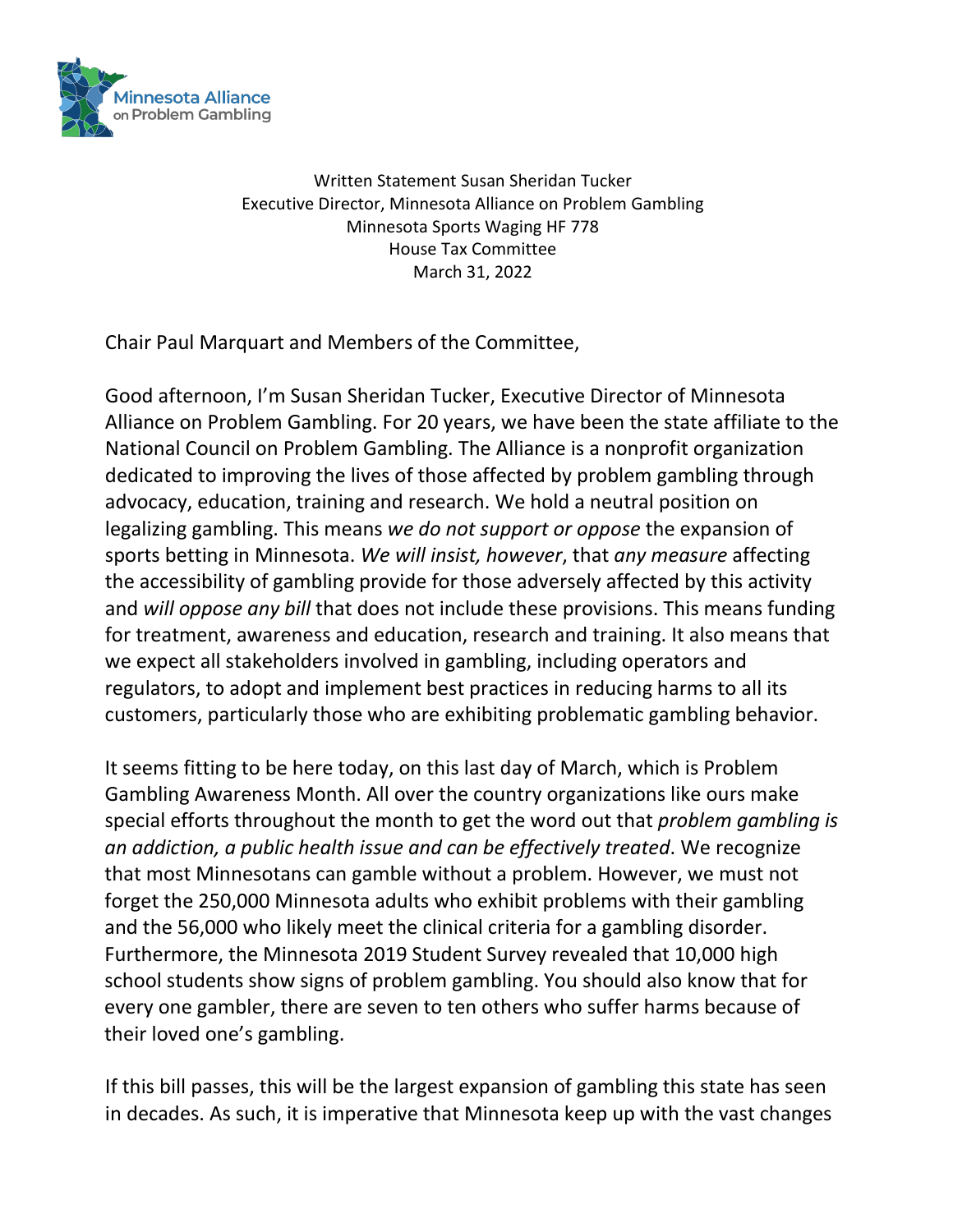occurring in the gaming industry, prevention and treatment arenas. Unfortunately, Minnesota lags behind many states and needs to significantly reform its problem gambling program, which MNAPG will seek under separate legislation.

My objective today is to remind you that gambling disorder is a real addiction. It's not due to a moral failing or a lack of willpower. It is just as serious as an alcohol or drug addiction and deserves to be treated equitably with other substance use disorders. The Diagnostic and Statistical Manual of Mental Disorders recognizes that gambling disorder is a peer addiction to substance use disorder. Yet, in the almost 10 years this has been recognized as such, Minnesota has continued to silo this addiction, ignoring the fact that is a common co-occurring addiction, and individuals may also have depression, ADHD or anxiety. It has the highest suicide rate of any addiction, yet it didn't warrant a mention in the state's suicide prevention plan or inclusion in prevention materials we teach in schools. We are only fooling ourselves by ignoring or downplaying the impact that this addiction has on some of our citizens. And, as more gambling is accessible through electronic means, there's a greater likelihood that problematic behavior will increase if the state does not adopt, implement and enforce practices that help to reduce harm to all players.

As we have reviewed the bill before you, there are several positive inclusions.

- 1. Funding. Providing 40% of sports betting tax revenue towards problem gambling programs. This will provide much needed funds to expand education and awareness, prevention, training and treatment.
- 2. Self-exclusion program. We are pleased to have the self-exclusion program called out in legislation. Ideally, MNAPG would like to see all operators participate in a comprehensive state-wide one stop self-exclusion program, which would make it easier to self-exclude and harder to be reinstated.
- 3. The promise to raise the age to 21 will help to prevent high school seniors from accessing regulated gambling sites on their phones.
- 4. Young men ages 18-35 are particularly vulnerable to taking risks in all aspects of their lives and gambling is no exception. We applaud the inclusion of the study in HF 167 to examine the behaviors and experiences of this cohort. Its findings will provide much needed information and will enable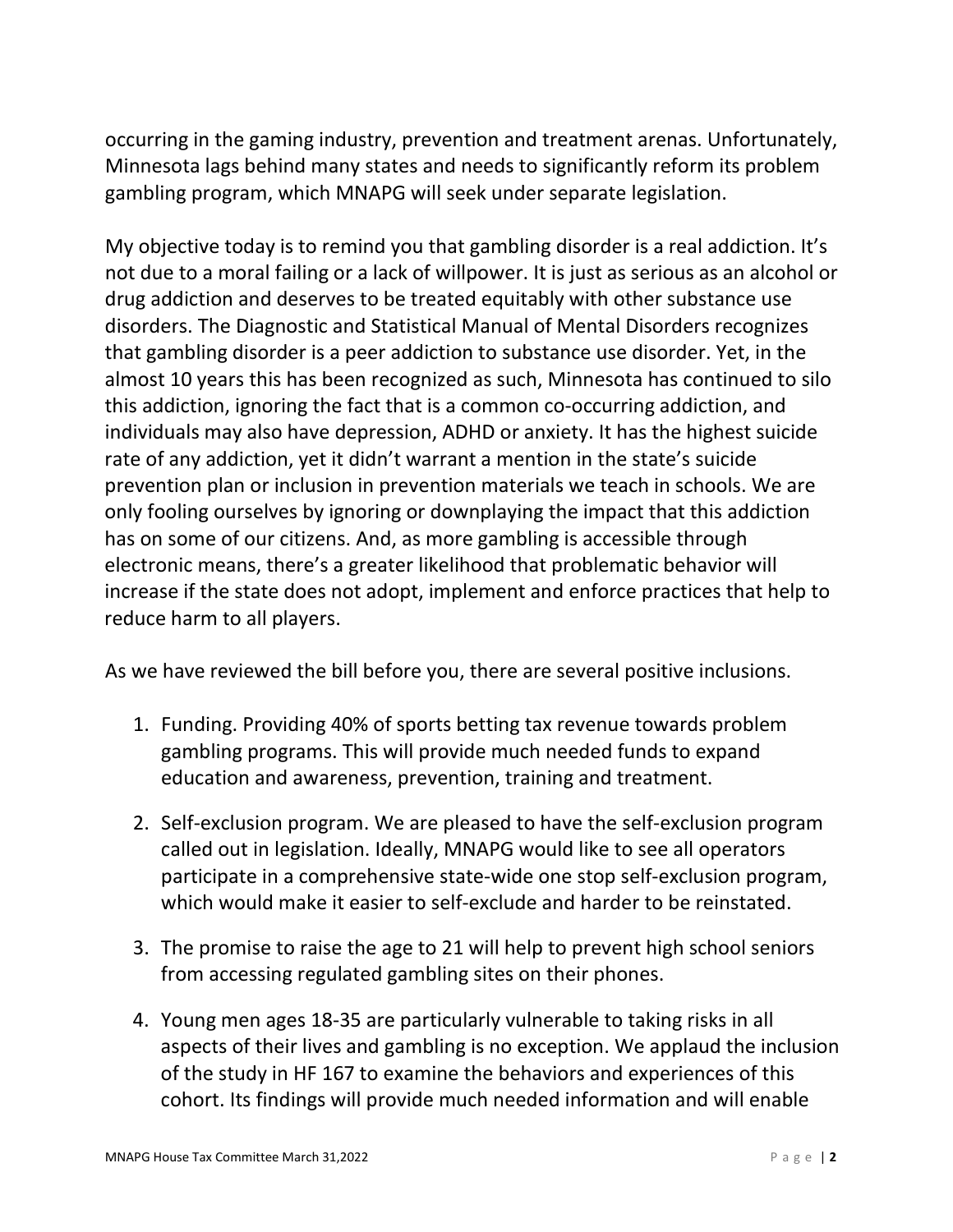those of us who work in the prevention field to design programs that can help to reduce the harms experienced.

5. Providing education and support to youth sports will promote the many values and benefits of team sports. Conversations regarding the integrity of the game must include conversations related to gambling. By providing prevention messaging to young athletes, they'll have a foundational understanding of the harms that can occur with gambling and who they can turn to if they need help. Gambling prevention education is absent from middle school and high school prevention curriculum. Including it here would be a helpful start.

Areas we would like to see additional language:

- 6. The section on rulemaking includes the *addition of appropriate standards and practices to prevent and address compulsive and problem gambling*. MNAPG would prefer to see more specific language built into the bill and will actively participate in the rulemaking process to include specific practices requiring operators to implement responsible gaming programs. These programs should include comprehensive employee training, access to self-exclusion programs, ability to set limits on time and money spent on betting, and specific requirements for the inclusion of help/prevention messages in external marketing.
- 7. Research. Gambling disorder continues to be treated differently from substance use disorder yet is classified as a peer addition. There are no federal dollars to fund research. Each state must decide whether to support such efforts. MNAPG believes there should be support for regularly scheduled studies to monitor the impacts of gambling on players and to be able to use the data to support evidence-based mitigation efforts. We don't seek individual data, but would like aggregate data of player's behaviors and experiences made available to universities and nonprofit research entities. By prohibiting access to such data, the hands of those who work in the prevention and treatment fields are tied.

I realize this is the tax committee and human frailties are not typical conversations. However, I would ask that as you consider this legislation and any other gambling expansion bills that you take the time to understand the real harms players can experience with their gambling. Is Minnesota doing all that it can to minimize the